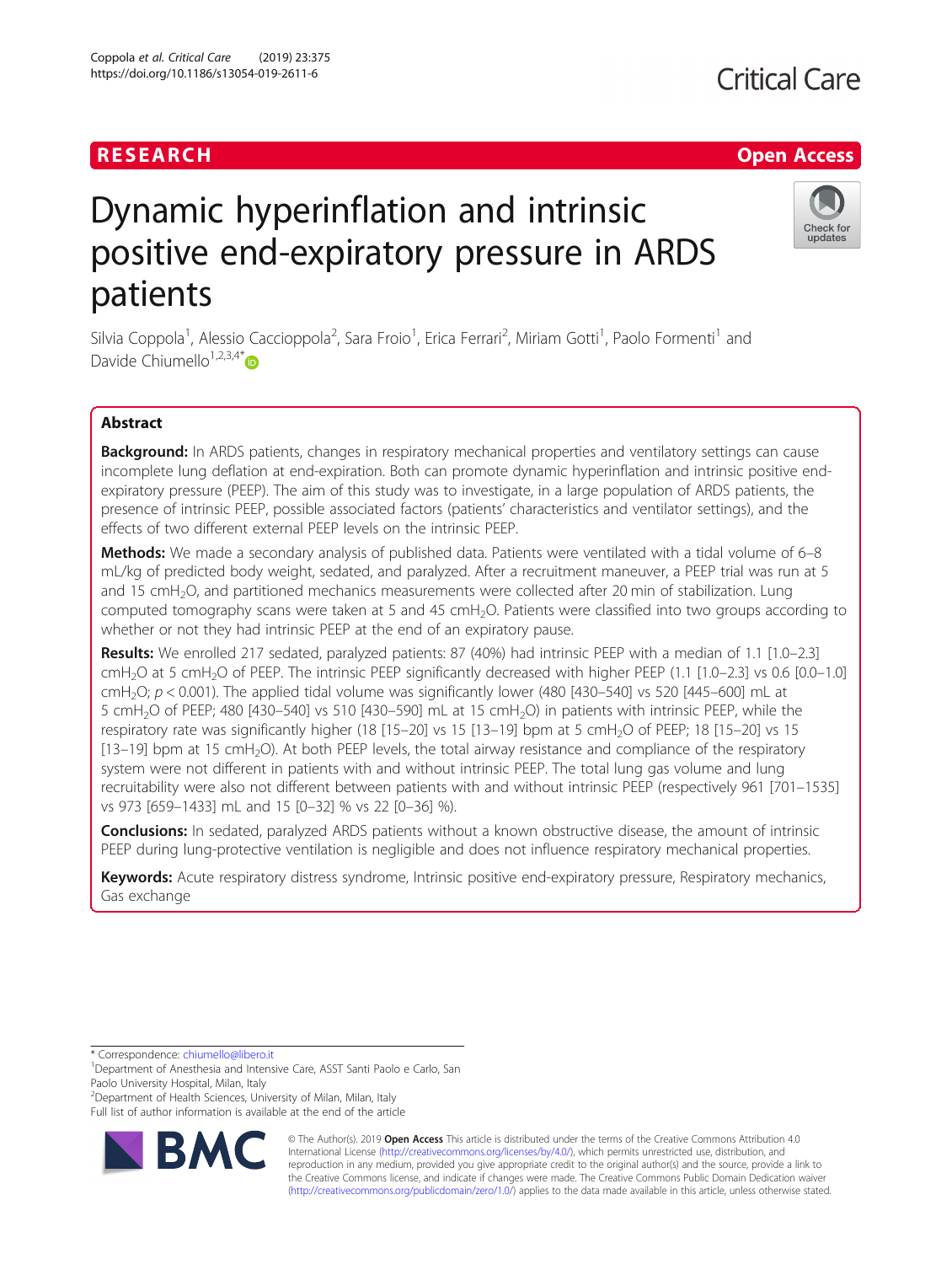#### Background

In patients with acute respiratory failure, changes in respiratory mechanical properties (compliance and resistance) can cause incomplete deflation of the respiratory system at end-expiration, promoting dynamic hyperinflation [\[1,](#page-8-0) [2](#page-8-0)]. When this happens, the alveolar pressure at end-expiration can exceed atmospheric pressure or the positive end-expiratory pressure (PEEP) applied during mechanical ventilation, generating an occult or intrinsic PEEP [[3](#page-8-0), [4](#page-8-0)]. Thus, in mechanically ventilated patients, the total PEEP is the sum of the external PEEP provided by the ventilator and the intrinsic PEEP when present. Hyperinflation and intrinsic PEEP have been reported in up to 90% of the patients with acute exacerbation of chronic obstructive pulmonary disease (COPD). This is due to dynamic airway compression with an increase in lung compliance that can limit expiratory flow [\[5](#page-8-0)–[7\]](#page-8-0). This limitation is seen when, at a given lung volume, expiratory flow cannot be increased by raising the expiratory driving pressure, which is the difference between the plateau and expiratory pressures at the Y-piece [[8,](#page-8-0) [9](#page-8-0)].

In patients with acute respiratory distress syndrome (ARDS), intrinsic PEEP has been mainly reported only in the first days of mechanical ventilation with lower levels than in COPD patients [[10](#page-8-0)]. In one of the first descriptions, Rossi et al. reported intrinsic PEEP in 10 of 14 patients, with values from 0.5 to 7.5 cmH<sub>2</sub>O [\[4](#page-8-0)]. Furthermore, when intrinsic PEEP is not taken into consideration, respiratory compliance can be significantly underestimated by about 48% [[4\]](#page-8-0). Expiratory flow limitation is the main cause of intrinsic PEEP in 80–90% of ARDS patients [[5](#page-8-0), [11,](#page-8-0) [12](#page-8-0)]. The severity of the limitation closely relates with intrinsic PEEP and diminishes with the application of an external PEEP [[11,](#page-8-0) [12](#page-8-0)].

In addition to the expiratory flow limitation, which mainly occurs during active breathing, in sedated ARDS patients, other mechanisms can be involved in the generation of intrinsic PEEP, such as mechanical ventilation per se or the ventilatory setting [[13\]](#page-8-0). In ARDS patients, lung-protective ventilation with a low tidal volume and moderate/high respiratory rate to avoid or limit respiratory acidosis has been reported to promote the development of intrinsic PEEP and dynamic hyperinflation [\[14](#page-8-0)–[16](#page-8-0)].

In up to 20% of ARDS patients, an airway closure (defined as the lack of communication between the proximal airways and alveoli) can be another factor responsible for the development of intrinsic PEEP [\[17](#page-8-0)–[19\]](#page-8-0).

The aim of this study was to evaluate, in a large population of mechanically ventilated ARDS patients, the presence and amount of intrinsic PEEP, any associated factors (patients' characteristics and ventilator settings), and the effects of two different levels of external PEEP on intrinsic PEEP.

#### **Methods**

#### Study population

ARDS patients enrolled in seven previous studies [[20](#page-8-0)–[26\]](#page-8-0) were analyzed. The institutional review board of each hospital approved each study, and written consent was obtained according to the regulations applicable in each institution.

Patients were retrospectively classified according to the Berlin criteria  $[27]$  $[27]$  for five studies  $[20, 22-25]$  $[20, 22-25]$  $[20, 22-25]$  $[20, 22-25]$  $[20, 22-25]$  $[20, 22-25]$  and according to the American European Consensus Conference for two studies [\[21](#page-8-0), [26\]](#page-8-0). The median time between diagnosis and enrollment was 2 days  $[1-5]$  $[1-5]$  $[1-5]$  $[1-5]$  $[1-5]$ .

Exclusion criteria were age less than 16 years, pregnancy, asthma or chronic obstructive pulmonary disease (COPD) reported in the patient's medical history, and hemodynamic instability.

Patients were classified according to the presence or absence of intrinsic PEEP at the end of an expiratory pause (3–5 s) when any total PEEP higher than an external PEEP of 5  $cmH<sub>2</sub>O$  was detected.

#### Study protocol

Patients were supine, orally intubated, sedated, and paralyzed, with a bolus of vecuronium [[23](#page-8-0), [24,](#page-8-0) [26\]](#page-8-0) or rocuronium every 20 min [[22](#page-8-0)] for the duration of the study, and thereafter according to clinical judgment. Patients were mechanically ventilated in volume control mode, and all measurements were recorded in volume control mode.

The tidal volume was set at 6–8 mL/kg of predicted body weight with a respiratory rate to maintain an arterial pH of 7.30–7.45. The inspiratory time was set at 33% of the total respiratory time using a square-wave inspiratory flow.

A recruitment maneuver was done to standardize lung volume history, in pressure-controlled ventilation at PEEP 5 cmH<sub>2</sub>O, with a plateau pressure of 45 cmH<sub>2</sub>O, I: E 1:1, and respiratory rate 10 breaths/min for 2 min [\[18](#page-8-0)]. Then, from a minimum of 20 min to a maximum of 60 min after the recruitment maneuver, the same tidal volume, respiratory rate, and oxygen fraction were applied and a PEEP trial (at PEEP 5 and 15  $cmH<sub>2</sub>O$ ) was done. At both PEEP levels, respiratory mechanics were measured, and blood gas analyses were done after 20 min. The external PEEP and total PEEP were measured at the end of the expiration of a regular breath and at the end of an expiratory pause (3–5 s). Intrinsic PEEP was defined as the total PEEP minus the external PEEP [\[4](#page-8-0), [28](#page-8-0)].

#### Respiratory mechanics measurements

Respiratory mechanics data were acquired with dedicated transducers. Flow at airway opening was measured with a heated pneumotachograph (Fleish 2, Lausanne, Switzerland). Airway pressure was measured proximally to the endotracheal tube with a pressure transducer (MPX 2010 DP. Motorola, Solna, Sweden). In all patients, a heat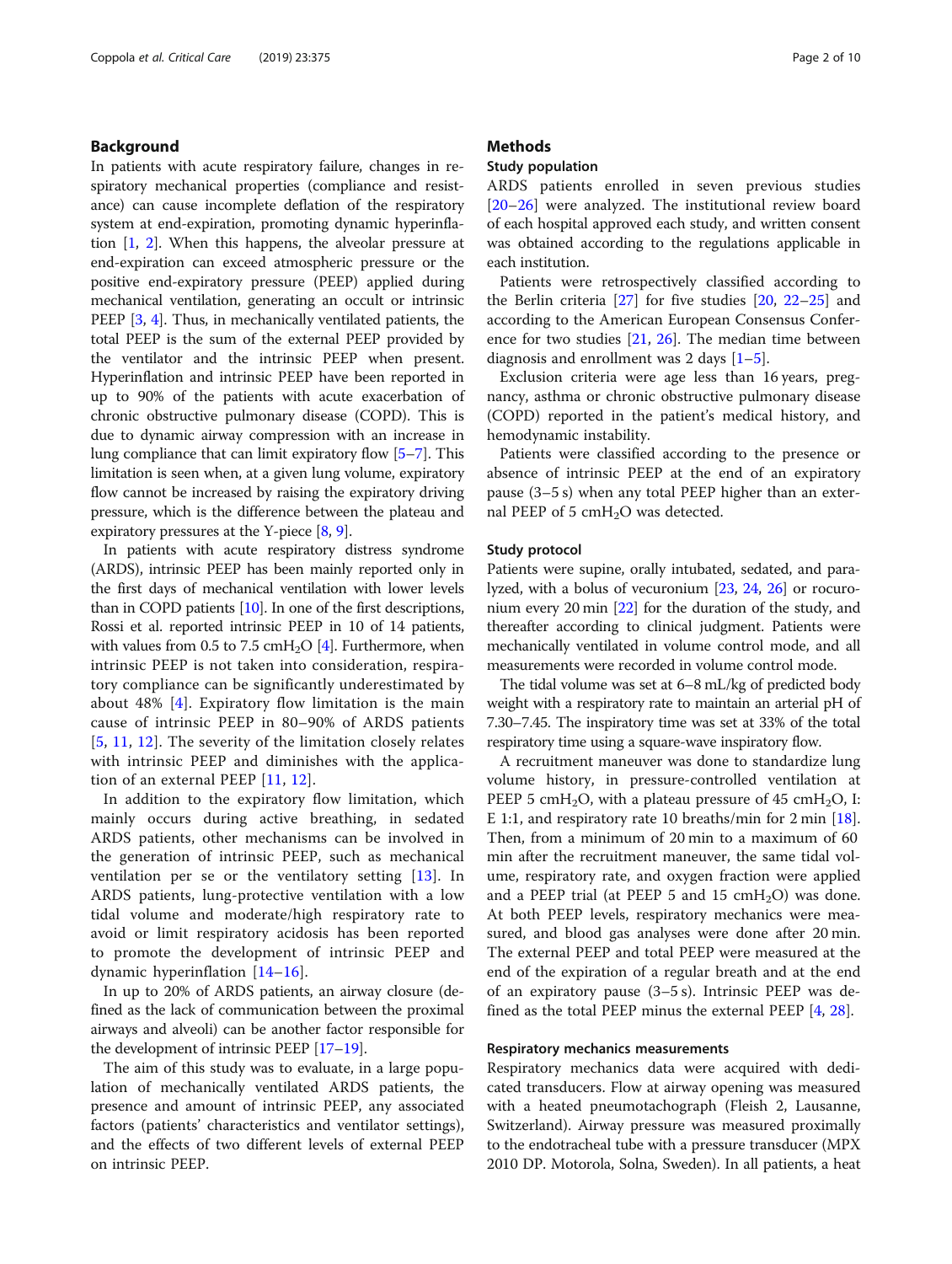and moisture exchanger (DARTM, Convidien™, Adult-Pediatric) was placed between the endotracheal tube and the pneumotacograph.

A radio-opaque esophageal balloon (SmathCath Bicore, USA) was positioned in the lower third of the esophagus 35–40 cm from the nose. Esophageal pressure was measured by connecting the balloon, inflated with 1.0–1.5 mL of air, to a pressure transducer [[29](#page-8-0)]. All traces were sampled at 100 Hz and processed on a dedicated data acquisition system (Colligo and Computo).

During inspiratory and expiratory pauses, the static airway and esophageal pressures were measured. The resulting physiological variables were computed according to standard formulas (see Additional file [1\)](#page-7-0).

#### Gas exchange

Arterial blood gases were analyzed. The alveolar dead space was computed measuring the end-tidal expired partial pressure of carbon dioxide with a CO<sub>2</sub>SMO monitor; the physiological dead space was computed according to the Enghoff modification of Bohr's equation, measuring the mixed expired partial pressure of carbon dioxide with a  $CO<sub>2</sub>SMO$  monitor (Novametrix, Wallingford, UK) [[30\]](#page-8-0). (see Additional file [1](#page-7-0)).

#### Computer tomography scans

After the PEEP trial, patients were moved to the radiology department and two whole-lung computer tomography (CT) scans were taken, after a recruitment maneuver. During an end-expiratory pause at 5 cm $H_2O$  of PEEP and an inspiratory pause at  $45 \text{ cm}$ H<sub>2</sub>O of plateau pressure. Lung CT scans were taken using the following parameters: 110 mAs, tube voltage 120 kV, rotation time 0.5 s, collimation  $128 \times 0.6$  mm, reconstruction matrix  $512 \times 512$ . In each CT slice, lung profiles were outlined manually and analyzed with a dedicated software package (Soft-E-Film, [www.softefilm.eu\)](http://www.softefilm.eu). The total lung gas volume, weights, and amounts of the different compartments (not inflated, poorly inflated, well inflated, and over-inflated) were calculated as previously described [[31](#page-8-0)].

Lung recruitability was computed as the ratio of the difference between not-inflated tissue at 5 cmH<sub>2</sub>O of PEEP and that at  $45 \text{ cm}H_2O$  of plateau pressure to the total lung tissue at 5  $cmH<sub>2</sub>O$  of PEEP [[21\]](#page-8-0).

#### Statistical analysis

Data were not normally distributed, and non-parametric methods were applied. When not otherwise specified, categorical data are reported as frequencies and percentages, while continuous data are presented as medians [interquartile range]. Baseline characteristics of the patients with and without intrinsic PEEP were compared by the Mann-Whitney rank sum test.

Two-way repeated measures analysis of variance (ANOVA) followed by all pairwise multiple comparison

procedures (Holm-Sidak method) was applied to investigate the effects of intrinsic and external PEEP on respiratory mechanics, CT data, and gas exchanges.

 $p$  values 0.05 or less were considered statistically significant. The statistical analysis was done with SigmaPlot 11.0 (Systat Software, San Jose, CA) and Prism 6.00 software (GraphPad, San Diego, CA, USA).

#### Results

A total of 217 patients were studied in the early phase of ARDS, within 3 days [\[2](#page-8-0)–[6](#page-8-0)] of onset. Their baseline clinical characteristics are reported in Table [1](#page-3-0). Eighty-seven patients (40%) had intrinsic PEEP with a median of 1.1 [ $1.0-2.3$ ] cmH<sub>2</sub>O at 5 cmH<sub>2</sub>O of PEEP. Among these 87, 3 (3%) had an intrinsic PEEP lower than 1 cmH<sub>2</sub>O, 71 (82%) between 1 and 3 cmH<sub>2</sub>O, and 13 (15%) higher than 3 cmH<sub>2</sub>O. Patients with intrinsic PEEP had a significantly higher body mass index and arterial carbon dioxide than those without intrinsic PEEP. The respiratory rate and minute ventilation were significantly higher (18 [16–21] vs 15 [12–20] breaths/min; 9.0 [7.6–11.6] vs 8.2 [6.8–9.7] L/min), while tidal volume was lower in patients with intrinsic PEEP (480 [420–550] vs 500 [450–600] mL) (Table [1;](#page-3-0) see Additional file [1:](#page-7-0) Figure S1).

#### Respiratory mechanics at different PEEP

The intrinsic PEEP significantly on raising PEEP from 5 to 15 cmH<sub>2</sub>O (1.1 [1.0–2.3] vs 0.6 [0.0–1.0] cmH<sub>2</sub>O;  $p < 0.001$ ).

Among these patients with intrinsic PEEP at 5 cmH<sub>2</sub>O, when external PEEP was raised, 89% presented a decrease in intrinsic PEEP with a median of  $-1$  [ $-2.00$  to  $-$  0.96], 7% showed an increase (0.6 [0.17–1.25] cmH<sub>2</sub>O), and only 4% had no change. Eight of the patients without intrinsic PEEP (6%) developed a small amount of intrinsic PEEP while the remaining 94% did not (Fig. [1\)](#page-3-0).

At both 5 and 15  $cmH<sub>2</sub>O$  of PEEP, the applied tidal volume was significantly lower in patients with intrinsic PEEP (480 [430–540] vs 520 [445–600] mL at 5 cmH<sub>2</sub>O; 480  $[430-540]$  vs 510  $[430-590]$  at 15 cmH<sub>2</sub>O) while the respiratory rate was significantly higher (18 [15–20] vs 15 [13-19] bpm at 5 cmH<sub>2</sub>O; 18 [15-20] vs 15 [13-19] bpm at 15  $cmH<sub>2</sub>O$ ) (Table [2\)](#page-4-0).

Lung compliance was significantly higher in patients with intrinsic PEEP ( $p = 0.004$ ) while the airway plateau pressure and driving pressure were not different (Table [2](#page-4-0) and Additional file [1](#page-7-0): Table S1).

Expiratory time was lower than 3 time constants in 56 patients (26%) out of the whole population; this happened in 30 (34%) patients with and 26 (20%) without intrinsic PEEP. The expiratory time was lower in patients with intrinsic PEEP at both PEEP levels while total airway resistance and compliance of the respiratory system were not different in patients with and without intrinsic PEEP (Table [2](#page-4-0)).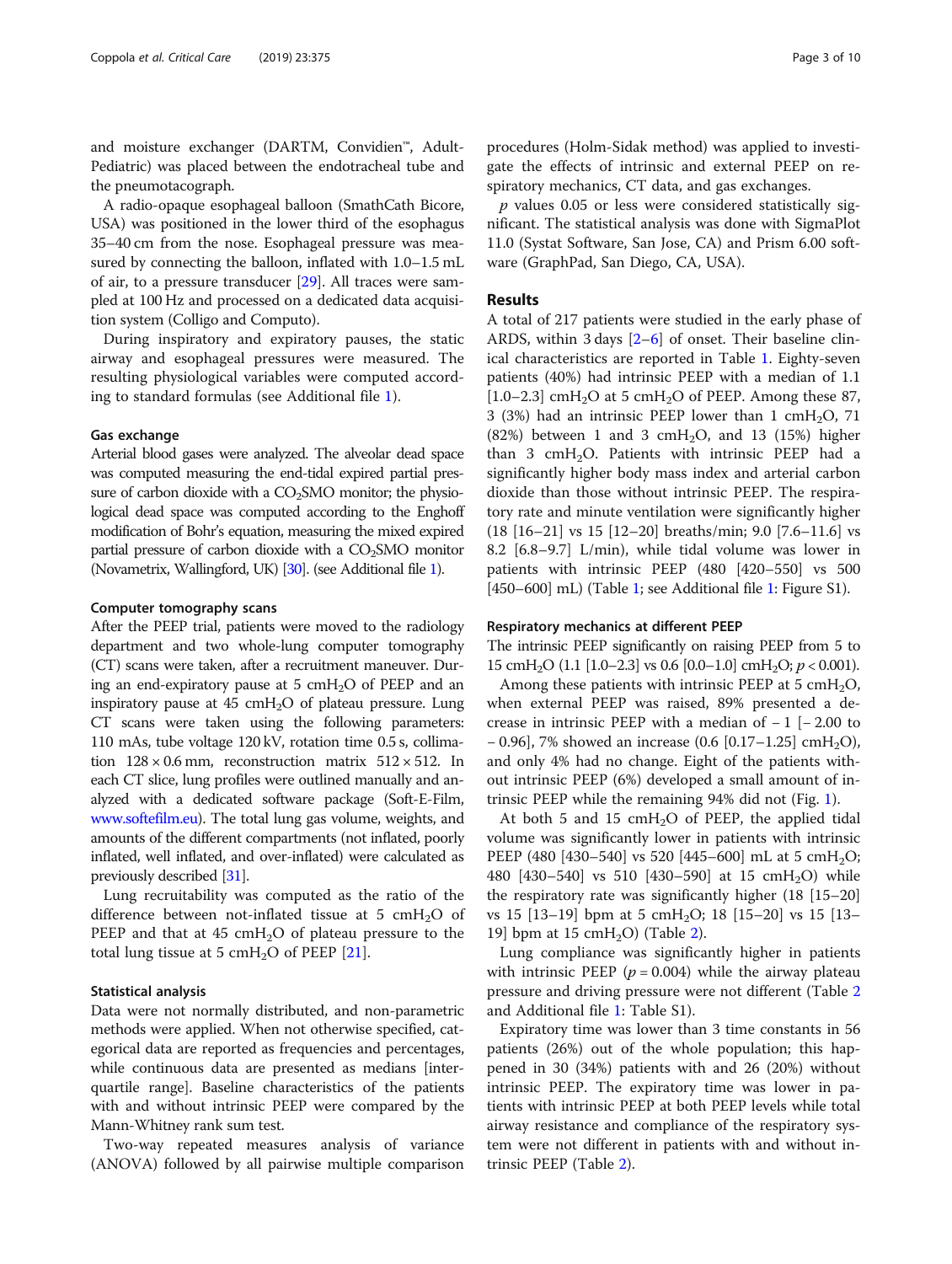|                                                 | Total population $(n = 217)$ | Patients with intrinsic PEEP ( $n = 87$ ) | Patients without intrinsic PEEP ( $n = 130$ ) | $\mathcal{P}$ |
|-------------------------------------------------|------------------------------|-------------------------------------------|-----------------------------------------------|---------------|
| Age (yr)                                        | 61 [48-73]                   | 60 [48-61]                                | 62 [48-73]                                    | 0.69          |
| Female % (n)                                    | 32(69)                       | 28 (24)                                   | 35(45)                                        | 0.30          |
| Height (cm)                                     | 170 [162-177]                | 170 [163-180]                             | 170 [162-175]                                 | 0.34          |
| BMI ( $kg/m2$ )                                 | 25 [22-29]                   | 27 [23-29]                                | 24 [22-28]                                    | 0.004         |
| Intensive care unit stay (days)                 | 18 [18-26]                   | 19 [10-28]                                | 17 [10-25]                                    | 0.58          |
| SAPS II score                                   | 40 [32-53]                   | 41 [33-50]                                | 40 [32-53]                                    | 0.82          |
| Hospital mortality % (n)                        | 46 (99)                      | 46 (47)                                   | 40 (52)                                       | 0.05          |
| PaO <sub>2</sub> /FiO <sub>2</sub>              | 173 [132-224]                | 159 [119-193]                             | 188 [142-225]                                 | 0.008         |
| $PaCO2$ (mmHg)                                  | 42 [37-49]                   | 44 [39-51]                                | 41 [36-48]                                    | 0.005         |
| ARDS category % (n)                             |                              |                                           |                                               | 0.09          |
| $\cdot$ Mild                                    | 18 (40)                      | 16(14)                                    | 15(20)                                        |               |
| • Moderate                                      | 62 (135)                     | 58 (50)                                   | 65 (85)                                       |               |
| • Severe                                        | 20(42)                       | 26(23)                                    | 20(25)                                        |               |
| Cause of ARDS % (n)                             |                              |                                           |                                               | 0.78          |
| • Pulmonary                                     | 57 (123)                     | 55 (48)                                   | 58 (75)                                       |               |
| • Extrapulmonary                                | 43 (94)                      | 45 (39)                                   | 42 (55)                                       |               |
| Respiratory rate (breath/min)                   | 16 [14-20]                   | 18 [16-21]                                | 15 [12-20]                                    | < 0.0001      |
| Tidal volume (mL)                               | 500 [430-586]                | 480 [420-550]                             | 500 [450-600]                                 | 0.03          |
| Tidal volume/body<br>weight (mL/kg)             | $7.8$ [6.8-8.8]              | $7.6$ [6.7-8.3]                           | 7.9 [6.9-9.4]                                 | 0.0095        |
| Clinical PEEP (cmH <sub>2</sub> O)              | 10 [10-12]                   | $10$ [10-12]                              | 10 [10-12]                                    | 0.24          |
| Minute ventilation $(L \text{ min}^{-1})$       | 8.5 [7.2-10.2]               | $9.0$ [7.6-11-6]                          | $8.2$ [6.8-9.7]                               | 0.001         |
| Respiratory system compliance<br>$(mL cmH2O-1)$ | 38 [32-50]                   | 37 [30-45]                                | 41 [33-51]                                    | 0.11          |

<span id="page-3-0"></span>Table 1 Baseline characteristics of the study population in relation to the presence of intrinsic PEEP

Student's t test or Mann-Whitney rank sum test, as appropriate, were used to analyze continuous variables and the chi-square or Fisher's exact test, as appropriate, for non-continuous variables. Data are expressed as mean (standard deviation) or median [I.Q. range] as appropriate N sample size, yr years, BMI body mass index, ARDS acute respiratory distress syndrome, SAPS Simplified Acute Physiology Score

Italics: for all the statistical data

Bold italics: for statistical significant data

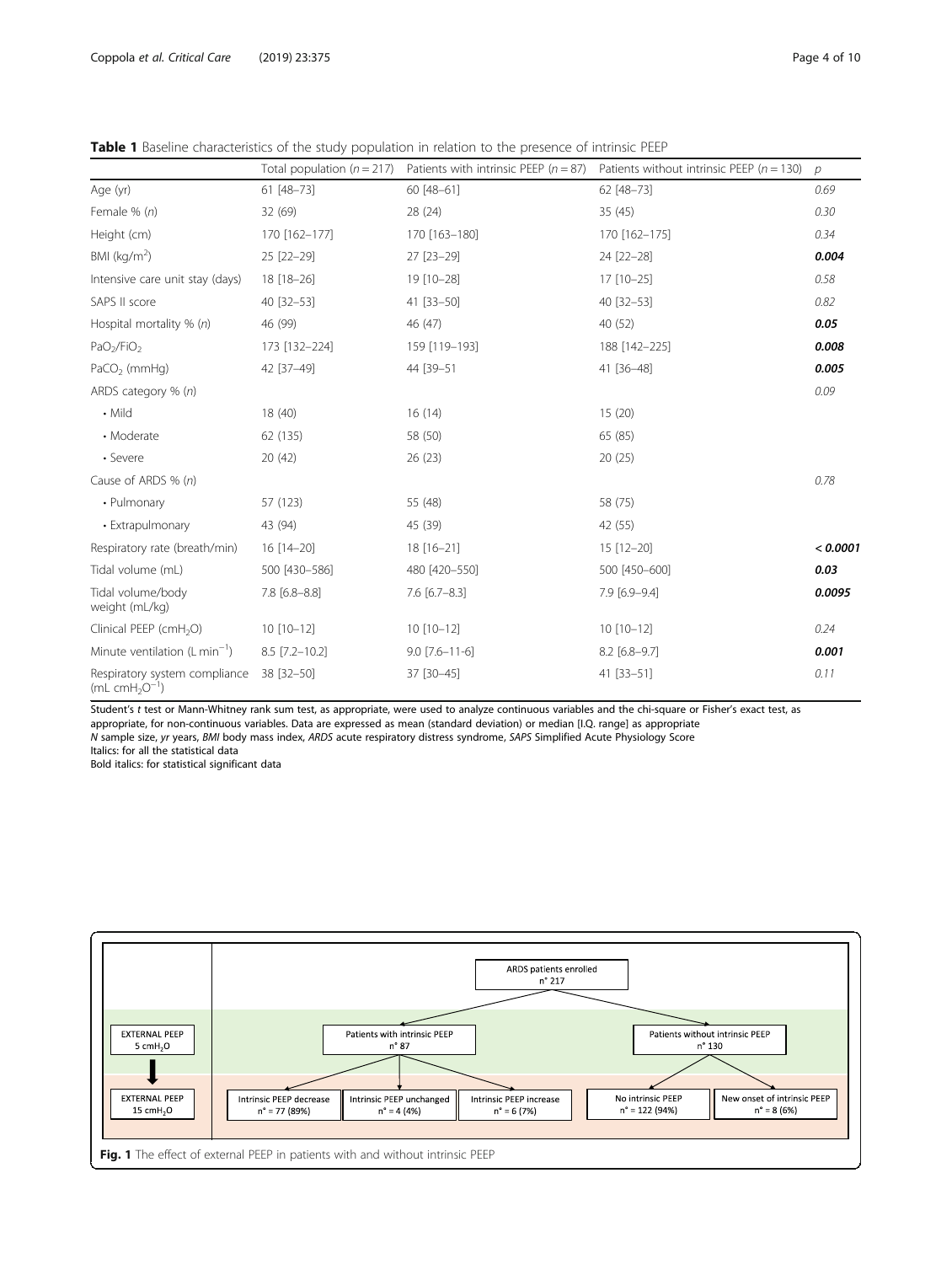<span id="page-4-0"></span>

| Parameter                                                    | Patients with intrinsic PEEP ( $n = 87$ )                            | Patients without intrinsic PEEP ( $n = 130$ ) | $P_{\mathsf{PEEPi}}$ | $\rho_{\rm PEEP}$ | $P$ PEEPIX PEEP |
|--------------------------------------------------------------|----------------------------------------------------------------------|-----------------------------------------------|----------------------|-------------------|-----------------|
| Tidal volume (mL)                                            |                                                                      |                                               | 0.012                | 0.357             | 0.874           |
| 5 cmH <sub>2</sub> O                                         | 480 [430-540]                                                        | 520 [445-600]                                 |                      |                   |                 |
| 15 cmH <sub>2</sub> O                                        | 480 [430-540]                                                        | 510 [430-590]                                 |                      |                   |                 |
| Respiratory rate (breath/min)                                |                                                                      |                                               | < 0.001              | 0.992             | 0.954           |
| 5 cmH <sub>2</sub> O                                         | 18 [15-20]                                                           | $15[13-19]$                                   |                      |                   |                 |
| 15 cmH <sub>2</sub> O                                        | 18 [15-20]                                                           | 15 [13-19]                                    |                      |                   |                 |
| Minute ventilation (L/min)                                   |                                                                      |                                               | 0.007                | 0.559             | $0.048 \wedge$  |
| 5 cmH <sub>2</sub> O                                         | 8.6 [7.6-10.2]                                                       | 8.0 [6.9-9.4]                                 |                      |                   |                 |
| 15 cmH <sub>2</sub> O                                        | 8.6 [7.3-10.7]                                                       | 7.9 [6.8-9.4]                                 |                      |                   |                 |
| Plateau pressure (cmH <sub>2</sub> O)                        |                                                                      |                                               | 0.726                | < 0.001           | 0.061           |
| 5 cmH <sub>2</sub> O                                         | 18.4 [16.3-21.4]                                                     | 18.0 [15.5-20.2]                              |                      |                   |                 |
| 15 cmH <sub>2</sub> O                                        | 27.8 [24.9-30.0]                                                     | 28.0 [25.4-30.0]                              |                      |                   |                 |
| Expiratory time (s)                                          |                                                                      |                                               | 0.002                | 0.884             | 0.774           |
| 5 cmH <sub>2</sub> O                                         | 2.36 [1.99-2.93]                                                     | 2.80 [2.12-3.43]                              |                      |                   |                 |
| 15 cmH <sub>2</sub> O                                        | 2.31 [1.92-2.92]                                                     | 2.80 [2.12-3.40]                              |                      |                   |                 |
| Total resistance (cmH <sub>2</sub> O s $L^{-1}$ )            |                                                                      |                                               | 0.246                | 0.679             | 0.286           |
| 5 cmH <sub>2</sub> O                                         | 13 [11-20]                                                           | $14[11-18]$                                   |                      |                   |                 |
| 15 cmH <sub>2</sub> O                                        | 13 [10-18]                                                           | 15 [12-19]                                    |                      |                   |                 |
|                                                              | Respiratory system compliance (mL cmH <sub>2</sub> O <sup>-1</sup> ) |                                               | 0.170                | 0.023             | 0.698           |
| 5 cmH <sub>2</sub> O                                         | 43 [34-53]                                                           | 41 [31-52]                                    |                      |                   |                 |
| 15 $cmH2O$                                                   | 41 [30-51]                                                           | 38 [33-49]                                    |                      |                   |                 |
| Lung compliance (mL cmH <sub>2</sub> O <sup>-1</sup> )       |                                                                      |                                               | 0.004                | 0.088             | 0.250           |
| 5 cm $H_2O$                                                  | 57 [44-78]                                                           | 57 [43-71]                                    |                      |                   |                 |
| 15 cmH <sub>2</sub> O                                        | 57 [44-72]                                                           | 54 [41-66]                                    |                      |                   |                 |
| Chest wall compliance (mL cmH <sub>2</sub> O <sup>-1</sup> ) |                                                                      | 0.981                                         | 0.564                | 0.388             |                 |
| 5 cmH <sub>2</sub> O                                         | 174 [125-272]                                                        | 178 [116-269]                                 |                      |                   |                 |
| 15 cm $H_2O$                                                 | 160 [103-272]                                                        | 158 [111-238]                                 |                      |                   |                 |
| Time constant (s)                                            |                                                                      |                                               | 0.192                | 0.549             | 0.554           |
| 5 cmH <sub>2</sub> O                                         | $0.65$ $[0.43 - 0.79]$                                               | $0.63$ $[0.45 - 1.00]$                        |                      |                   |                 |
| 15 cmH <sub>2</sub> O                                        | $0.56$ [0.36-0.77]                                                   | $0.57$ [0.44-0.73]                            |                      |                   |                 |

Data are expressed as median [I.Q. range] as appropriate

Two-way repeated measures analysis of variance (ANOVA) followed by all pairwise multiple comparison procedures (Holm-Sidak method) were used for analysis <sup>n</sup> sample size, PEEP positive-end expiratory pressure ^

 $\hat{p}$  < 0.05: minute ventilation is higher in patients with intrinsic PEEP than those without intrinsic PEEP at PEEP 15. There are no other significant interactions Italics: for all the statistical data

Bold italics: for statistical significant data

#### Computer tomography

Table [3](#page-5-0) shows the CT data at 5 and 45  $cmH<sub>2</sub>O$  of airway pressure. The total lung gas volume was no different in the two groups at the two pressures. In both groups, the percentages of not inflated and poorly inflated tissue were similarly reduced while the well-inflated tissue increased from 5 to 45  $cmH<sub>2</sub>O$  of airway pressure.

#### Lung recruitability and gas exchange

Lung recruitability was not different among patients with and without intrinsic PEEP (15 [0–32] % vs 22 [0–36] %).

Pulmonary gas exchange data are presented in Table [4](#page-5-0).  $PaO<sub>2</sub>$  was similar between patients with and without intrinsic PEEP at 5 cmH<sub>2</sub>O (71 [64–83] mmHg vs 73 [63–93]) and similarly increased at 15 cmH<sub>2</sub>O (94 [75–124] mmHg vs 99  $[80-123]$  mmHg). PaCO<sub>2</sub> and physiological and alveolar dead space did not differ between the two groups (Table [4](#page-5-0) and Additional file [1:](#page-7-0) Table S2).

### **Discussion**

In this population of ARDS patients evaluated in the early phase of the disease, (1) intrinsic PEEP was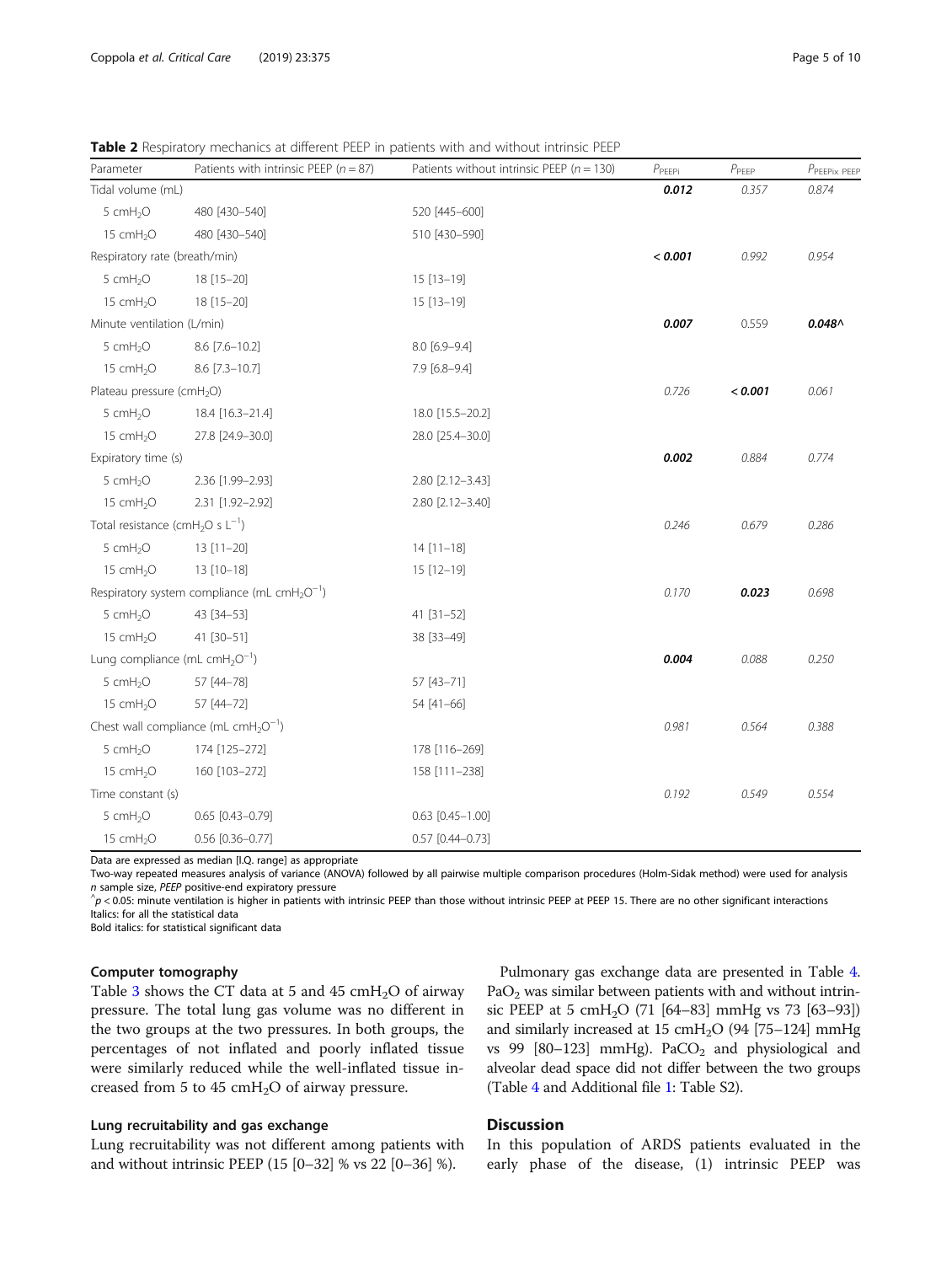<span id="page-5-0"></span>Table 3 Computed tomography data in patients with and without intrinsic PEEP

|                            | Patients with intrinsic PEEP ( $n = 87$ ) | Patients without intrinsic PEEP ( $n = 130$ ) | $P_{PEEPi}$ | $P_{PEEP}$ | $P$ PEEPix PEEP |
|----------------------------|-------------------------------------------|-----------------------------------------------|-------------|------------|-----------------|
| Total weight (g)           |                                           |                                               | 0.72        | N.A.       | N.A.            |
| 5 cmH <sub>2</sub> O       | 1366 [1151-1666]                          | 1411 [1172-1674]                              |             |            |                 |
| Total gas volume (mL)      |                                           | 0.79                                          | N.A.        | N.A.       |                 |
| 5 cmH <sub>2</sub> O       | 961 [701-1535]                            | 973 [659-1433]                                |             |            |                 |
| Non-inflated tissue (%)    |                                           |                                               | 0.242       | < 0.001    | 0.301           |
| 5 $cmH2O$                  | 39 [26-53]                                | 43 [33-55]                                    |             |            |                 |
| 45 cmH <sub>2</sub> O      | 25 [18-35]                                | 27 [15-38]                                    |             |            |                 |
| Poorly inflated tissue (%) |                                           |                                               | 0.815       | < 0.001    | 0.490           |
| 5 $cmH2O$                  | 30 [23-39]                                | 28 [21-40]                                    |             |            |                 |
| 45 cmH <sub>2</sub> O      | 21 [18-33]                                | 25 [19-35]                                    |             |            |                 |
| Well-inflated tissue (%)   |                                           | 0.203                                         | < 0.001     | 0.888      |                 |
| 5 cmH <sub>2</sub> O       | 26 [15-40]                                | 25 [14-34]                                    |             |            |                 |
| 45 cmH <sub>2</sub> O      | 43 [37-56]                                | 43 [34-55]                                    |             |            |                 |
| Over-inflated tissue (%)   |                                           | 0.814                                         | < 0.001     | 0.149      |                 |
| 5 cmH <sub>2</sub> O       | $0.01$ $[0 - 0.13]$                       | $0.01$ $[0 - 0.11]$                           |             |            |                 |
| 45 cmH <sub>2</sub> O      | $0.7$ $[0.21 - 4.17]$                     | 1.49 [0.36-4.60]                              |             |            |                 |

Data are expressed as median [I.Q. range] as appropriate

Two-way repeated measures analysis of variance (ANOVA) followed by all pairwise multiple comparison procedures (Holm-Sidak method) was used for analysis  $p < 0.05$  raising airway pressure from 5 to 45 cmH<sub>2</sub>O

There are no significant interactions

n sample size, PEEP positive end-expiratory pressure

Italics: for all the statistical data

Bold italics: for statistical significant data

| <b>TWO IS THE SURFACTION OF A CONTRACT COMPOSITION IN PUTCHILD WITH AND MATCH CONTINUES.</b> |                                           |                                               |             |            |                 |  |
|----------------------------------------------------------------------------------------------|-------------------------------------------|-----------------------------------------------|-------------|------------|-----------------|--|
| Parameter                                                                                    | Patients with intrinsic PEEP ( $n = 87$ ) | Patients without intrinsic PEEP ( $n = 130$ ) | $P_{PEEPi}$ | $P_{PEEP}$ | $P$ PEEPIX PEEP |  |
| $PaO2$ (mmHg)                                                                                |                                           |                                               | 0.761       | < 0.001    | 0.939           |  |
| 5 $cmH2O$                                                                                    | 71 [64-83]                                | 73 [63-93]                                    |             |            |                 |  |
| 15 $cmH2O$                                                                                   | 94 [75-124]                               | 99 [80-123]                                   |             |            |                 |  |
| PaO <sub>2</sub> /FiO <sub>2</sub>                                                           |                                           |                                               | 0.118       | < 0.001    | 0.957           |  |
| 5 $cmH2O$                                                                                    | 138 [100-183]                             | 151 [119-185]                                 |             |            |                 |  |
| 15 $cmH2O$                                                                                   | 194 [144-252]                             | 200 [159-259]                                 |             |            |                 |  |
| $PaCO2$ (mmHg)                                                                               |                                           |                                               | 0.111       | 0.518      | 0.787           |  |
| 5 $cmH2O$                                                                                    | 44 [40-52]                                | 44 [38-51]                                    |             |            |                 |  |
| 15 cmH <sub>2</sub> O                                                                        | 44 [41-52]                                | 38 [22-42]                                    |             |            |                 |  |
| Alveolar dead space (%)                                                                      |                                           |                                               | 0.279       | 0.345      | 0.425           |  |
| 5 cm $H_2O$                                                                                  | 20 [12-26]                                | 23 [13-30]                                    |             |            |                 |  |
| 15 cm $H_2O$                                                                                 | $19$ [13-27]                              | $21$ [11-29]                                  |             |            |                 |  |
| Alveolar dead space (mL)                                                                     |                                           |                                               | 0.186       | 0.010      | 0.107           |  |
| 5 cm $H_2O$                                                                                  | 105 [66-137]                              | 111 [74-153]                                  |             |            |                 |  |
| 15 $cmH2O$                                                                                   | 98 [68-131]                               | 105 [62-140]                                  |             |            |                 |  |

|  |  | <b>Table 4</b> Gas exchange at different levels of PEEP in patients with and without intrinsic PEEP |  |  |  |  |
|--|--|-----------------------------------------------------------------------------------------------------|--|--|--|--|
|--|--|-----------------------------------------------------------------------------------------------------|--|--|--|--|

Data are expressed as median [I.Q. range] as appropriate

Two-way repeated measures analysis of variance (ANOVA) followed by all pairwise multiple comparison procedures (Holm-Sidak method) was used for analysis  $p < 0.05$  raising end-expiratory pressure from 5 to 15 cmH<sub>2</sub>O

There are no significant interactions

n sample size, PEEP positive end-expiratory pressure

Italics: for all the statistical data

Bold italics: for statistical significant data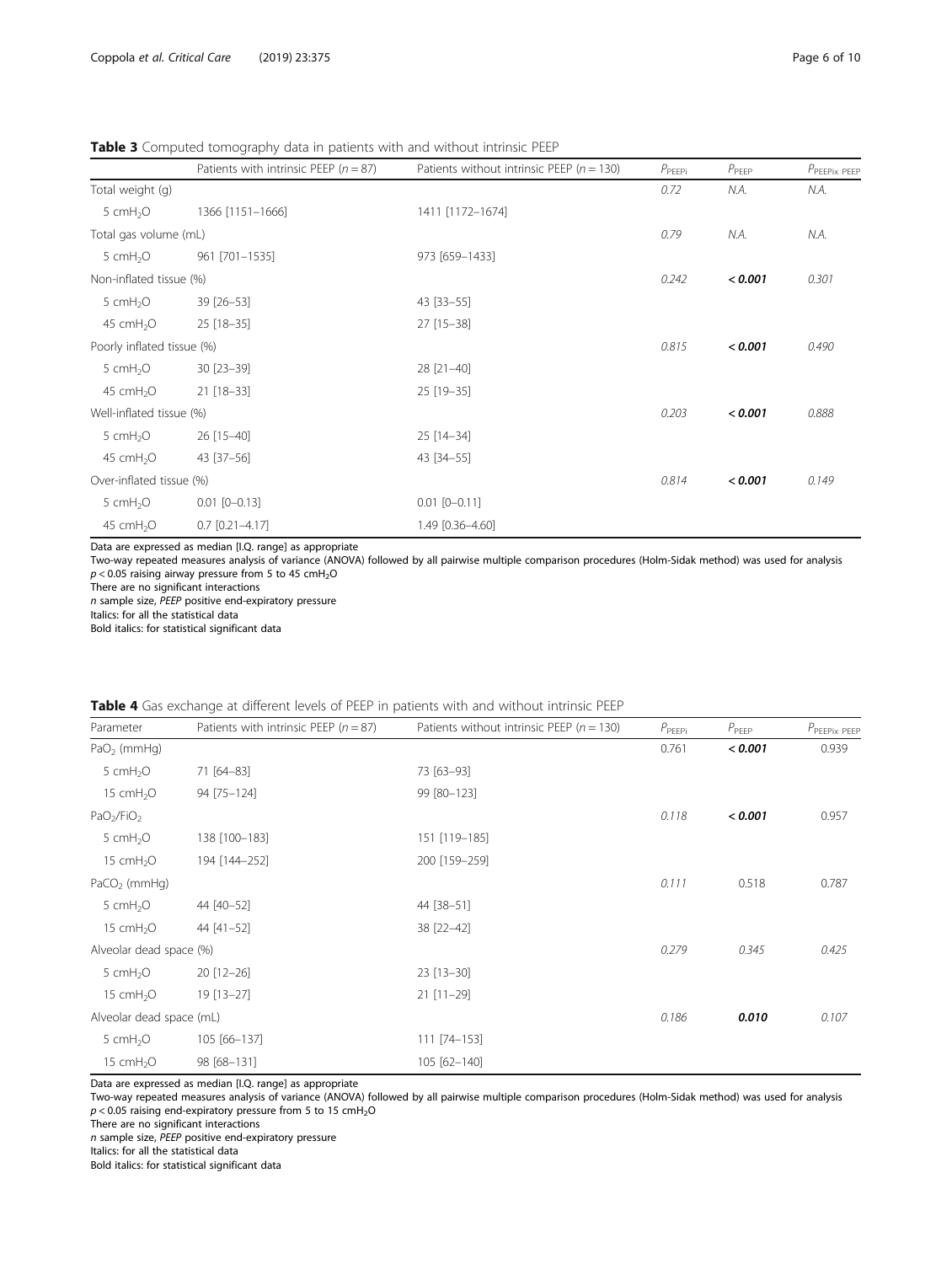detected in 40%, with a median of 1.1  $[1.0-2.3]$  cmH<sub>2</sub>O at 5 cmH<sub>2</sub>O of PEEP; (2) patients with intrinsic PEEP had a ventilatory setting with a lower tidal volume and higher respiratory rate, higher lung compliance, and similar time constant, lung gas volume, and gas exchange compared to patients without intrinsic PEEP; and (3) when the external PEEP was raised from 5 to  $15 \text{ cm}$ H<sub>2</sub>O, intrinsic PEEP decreased significantly.

The first descriptions of dynamic hyperinflation and intrinsic PEEP in COPD patients were reported by Pepe and Marini [[3\]](#page-8-0). In the presumed pathophysiological mechanism is the failure for the lung units to empty their volume and to reach their relaxation volume before a new inspiration is initiated, mainly due to the expiratory flow limitated by airway collapse [[3,](#page-8-0) [4,](#page-8-0) [10](#page-8-0), [32](#page-9-0), [33](#page-9-0)].

In ARDS patients, dynamic hyperinflation and intrinsic PEEP can be generated by the expiratory flow limitation and by the combination of short expiratory time and high respiratory rate when the lungs do not have enough time to reach their equilibrium volume during passive deflation [[2,](#page-8-0) [4,](#page-8-0) [32](#page-9-0), [34](#page-9-0)]. Dynamic hyperinflation and intrinsic PEEP can have several negative effects on the respiratory system and on hemodynamics. They may increase the work of breathing and the lung gas volume and reduce the preload and cardiac output [[3,](#page-8-0) [16\]](#page-8-0).

At the bedside, intrinsic PEEP can be suspected whenever the expiratory gas flow is abruptly interrupted by the next inflation of the ventilator. In mechanically ventilated patients, dynamic hyperinflation can be quantified as the amount of intrinsic PEEP computed as a positive pressure higher than the PEEP set on the ventilator during a prolonged expiratory pause in the absence of any expiratory flow limitation. Otherwise dynamic hyperinflation can be quantified as the amount of total PEEP not explained by the external PEEP set on the ventilator: this may happen when an increase in the external PEEP does not cause a proportional increase in the total PEEP, when there is a limitation of expiratory flow. This method is accurate only when patients are well sedated with or without paralysis [[3,](#page-8-0) [4,](#page-8-0) [32,](#page-9-0) [33](#page-9-0)]. The ARDS patients in the present study were sedated and paralyzed. They were ventilated with low tidal volume and a clinical, not preselected, respiratory rate and expiratory time to avoid respiratory acidosis, reflecting a common ventilatory strategy of ARDS patients in intensive care [[35\]](#page-9-0).

#### Respiratory mechanics and body mass index

Regarding respiratory mechanics, only lung compliance was significantly different but not to any clinically relevant extent. In patients without muscle activity, deflation of the respiratory system is completely passive and the entire force for exhalation derives from the elastic potential energy stored in the respiratory system during the inspiration [[36\]](#page-9-0). Taking into account the equation of motion of the respiratory system, the time required for complete exhalation depends on the product of total resistance and compliance, which is the time constant of the respiratory system [\[37\]](#page-9-0). Assuming a homogeneous lung compartment model with only one time constant, where the expiratory time equals the product of resistance for compliance, the volume that will remain in the respiratory system should be approximately 37% of the inspired volume [[36\]](#page-9-0). Three time constants are required to reach a 95% volume exhalation [\[38,](#page-9-0) [39\]](#page-9-0). Thus, for a given applied tidal volume, if there is a significant increase in compliance or resistance, it will take longer to reach the resting volume. ARDS patients, characterized by reduced compliance [\[1](#page-8-0)], should be theoretically protected from developing dynamic hyperinflation [[28,](#page-8-0) [39\]](#page-9-0).

On the other hand, an increase in resistance can promote the development of dynamic hyperinflation. In the present study, the product of compliance and resistance was not different (i.e., time constant) in the two groups, suggesting the respiratory mechanics have no role in promoting intrinsic PEEP.

Morbidly obese patients compared with normal-weight patients, especially in a supine position and during general anesthesia, can present a combination of factors, such as expiratory flow limitation and a larger amount of peripheral airway closure volume [[40](#page-9-0), [41](#page-9-0)], that can result in intrinsic PEEP. Grieco et al., with a low-flow P-V curve technique, showed that 22% of obese patients under general anesthesia presented airway closure with a median airway opening pressure of 9 cmH<sub>2</sub>O  $[42]$  $[42]$ .

Similar data were reported in ARDS patients by Yonis et al. who found a significantly higher airway opening pressure in patients with a higher body mass index [\[18](#page-8-0)].

As expected, in the present study, the patients with intrinsic PEEP had a significantly higher body mass index, even if lower than  $30 \text{ kg/m}^2$ , than patients without intrinsic PEEP. However, since in the present study we did not have a P-V curve loop, we could not assess the possible presence of airway closure which has been reported between 25 and 50% of ARDS patients [[17,](#page-8-0) [19\]](#page-8-0).

#### Ventilatory settings

In mechanically ventilated patients, the increased expiratory airway resistance caused by the endotracheal tube and by the expiratory valve of the mechanical ventilator can promote dynamic hyperinflation [\[43](#page-9-0)]. In this study, although we did not record the sizes of the endotracheal tubes employed, we can assume there were no differences between the two groups because the percentages of males and females were similar. Our policy is to use larger endotracheal tubes in males than in females.

As regards the expiratory valve, we did not use the same mechanical ventilators in all patients; however, our latest-generation intensive care mechanical ventilators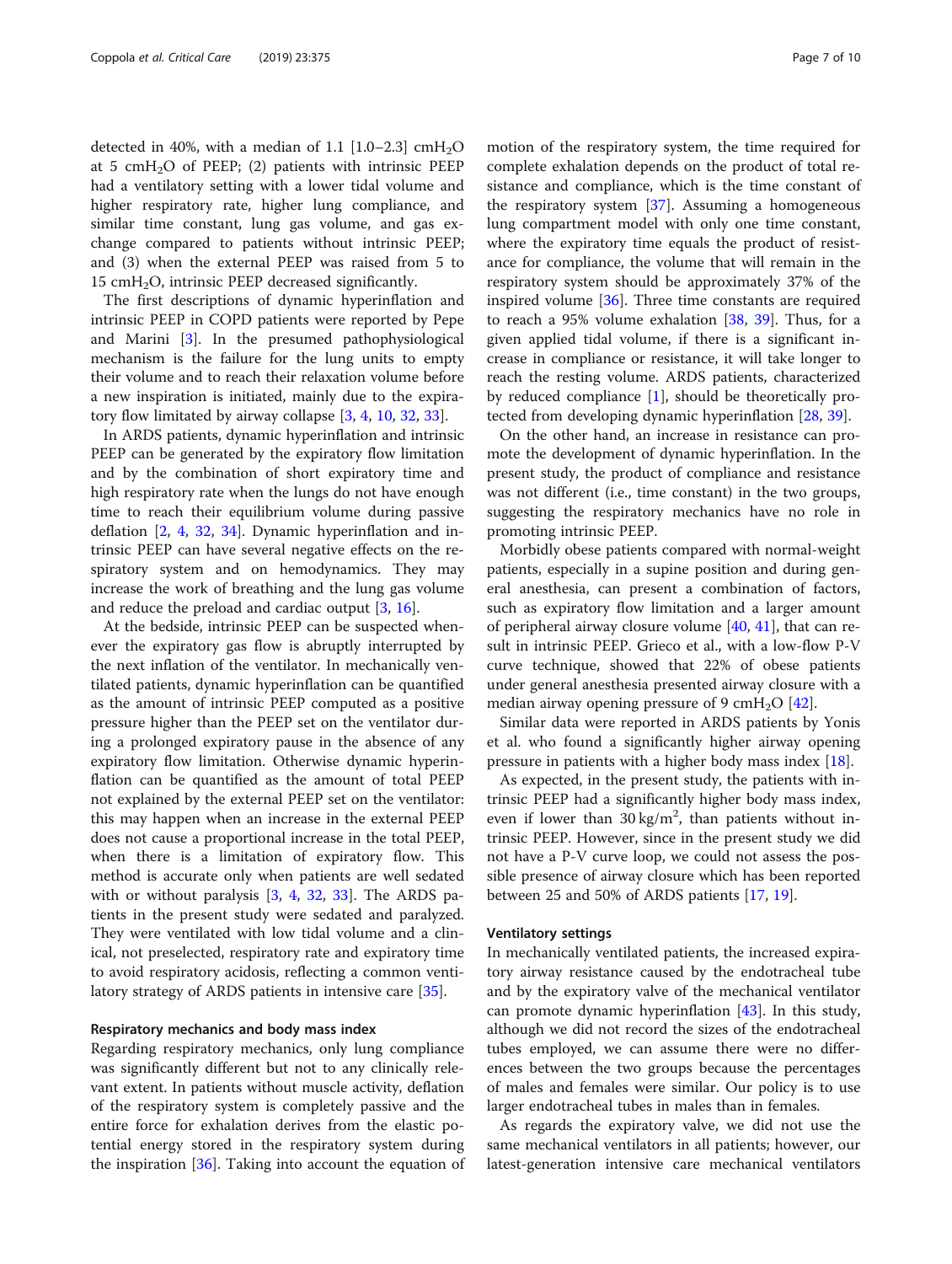<span id="page-7-0"></span>are able to limit any expiratory resistance as much as possible.

Under passive conditions, the short expiratory time, the high respiratory rate, and the minute ventilation promote dynamic hyperinflation [[2,](#page-8-0) [44\]](#page-9-0). In ARDS patients, low tidal volume, which reduces stress and strain, is widely recommended in order to reduce ventilator-induced lung injury (VILI) [\[35](#page-9-0)]. However, to avoid respiratory acidosis, the respiratory rate is commonly raised to maintain adequate minute ventilation and carbon dioxide clearance. Richard et al. found that raising the respiratory rate from 17 to 30 breaths/min significantly increased intrinsic PEEP, from 1.3 to 3.9 cm $H_2O$ , maintaining the same low tidal volume (6 mL/kg of predicted body weight) [\[14](#page-8-0)]. However, in our study, the respiratory rate and minute ventilation were increased simultaneously, and they can promote dynamic hyperinflation [[44](#page-9-0)], although our intrinsic PEEP was lower. For a similar minute ventilation (12 L/min), obtained with a different combination of low/high tidal volume and low/high respiratory rate, De Durante et al. found a progressive increase in intrinsic PEEP from 1.4 to 5.8 cm $H_2O$  with an increase in respiratory rate from 14 to 34 breaths/min [\[15\]](#page-8-0).

In line with previous data, we found that patients with intrinsic PEEP were ventilated with higher respiratory rate and lower expiratory time than those without. Furthermore, the amount of intrinsic PEEP found in our study should approximately correspond to what was reported by Richard et al. for similar respiratory rates [[14\]](#page-8-0).

#### PEEP response

Whenever an external PEEP is changed, the resulting new intrinsic PEEP is computed as the difference between the total PEEP measured during an expiratory pause and the applied by the ventilator [[5,](#page-8-0) [28\]](#page-8-0). In ARDS patients, the PEEP is commonly used not only to improve gas exchange [\[45\]](#page-9-0) but also to reduce lung inhomogeneity  $[20]$  $[20]$  and optimize recruitability  $[46, 47]$  $[46, 47]$  $[46, 47]$  $[46, 47]$ . In a mixed population of COPD patients and patients with acute respiratory failure, when there was expiratory flow limitation, the higher external PEEP significantly reduced the intrinsic PEEP, which was "absorbed" in the total PEEP. In contrast, in patients without expiratory flow limitation, the intrinsic PEEP did not change and the total PEEP could be increased [\[12](#page-8-0), [48\]](#page-9-0).

Many studies have proposed raising the PEEP to detect any expiratory flow limitation: an external PEEP higher than the intrinsic PEEP can reduce the expiratory flow on the flow-volume loop [\[49,](#page-9-0) [50\]](#page-9-0). In the present study, on raising the applied PEEP from 5 to 15  $\text{cm}H_2\text{O}$ , intrinsic PEEP was significantly reduced in 89% of the patients and increased only in 4%; this might be due to airway closure and flow limitation at PEEP 5 and an airway opening pressure between 5 and 15  $\text{cm}H_2\text{O}$  that absorbs

intrinsic PEEP. However, this value is clinically not important, suggesting expiratory flow limitation has no substantial role. In addition, the response in oxygenation was no different among patients with or without intrinsic PEEP. In fact, as Koutsoukou et al. showed arterial oxygenation significantly increased with the rise in external PEEP independently from the amount of intrinsic PEEP [[12\]](#page-8-0).

The two groups presented similar amounts of not consolidated tissue, lung gas volume, and lung recruitability, while the  $PaO<sub>2</sub>/FiO<sub>2</sub>$  ratio was worse and the mortality rate was slightly higher in patients with intrinsic PEEP. Although in ARDS patients  $PaO<sub>2</sub>/FiO<sub>2</sub>$  is commonly used in clinical practice to assess the severity and the response to ventilation and therapy, it is not a "research" indicator of the impairment of oxygenation (i.e., alveolar shunt). In fact, several extrapulmonary factors such as the concentration of hemoglobin, cardiac output, and the arterial-venous oxygen content can significantly affect  $PaO<sub>2</sub>/FiO<sub>2</sub>$ , independently from the severity of lung disease.

#### Limitations

Limitations of this study are as follows: (1) the absence of data on airway resistance, because we only computed the total resistance including the endotracheal tubes; (2) the absence of any diagnosis of the expiratory flow limitation on the flow-volume loop or measuring the endexpiratory lung volume; and (3) the lack of measurements of intrinsic PEEP at zero PEEP.

#### Conclusions

In conclusion, in sedated, paralyzed ARDS patients without a known obstructive disease, the amount of intrinsic PEEP during lung-protective ventilation is negligible and does not influence gas exchange or the respiratory mechanics in terms of response to external PEEP and lung recruitability.

#### Supplementary information

Supplementary information accompanies this paper at [https://doi.org/10.](https://doi.org/10.1186/s13054-019-2611-6) [1186/s13054-019-2611-6.](https://doi.org/10.1186/s13054-019-2611-6)

Additional file 1. Calculations of physiological variables: formulas used to calculate all physiological variables; Respiratory mechanics variables: data about driving pressure, transpulmonary driving pressure, elastance-derived transpulmonary pressure and end-expiratory transpulmonary pressure; Dead space: data about alveolar, physiological and anatomic dead space expressed both as volume and percentage; Comparison between Tidal Volume and Respiratory Rate in patients with and without intrinsic PEEP: boxplots describe the comparison between Tidal Volume in patients with and without intrinsic PEEP at 5 cmH<sub>2</sub>O on the left panel; the comparison between Respiratory Rate in patients with and without intrinsic PEEP at 5 cmH<sub>2</sub>O on the right panel.

#### Abbreviations

ARDS: Acute respiratory distress syndrome;  $C_{CW}$ : Chest wall compliance; C<sub>L</sub>: Lung compliance; COPD: Chronic obstructive pulmonary disease;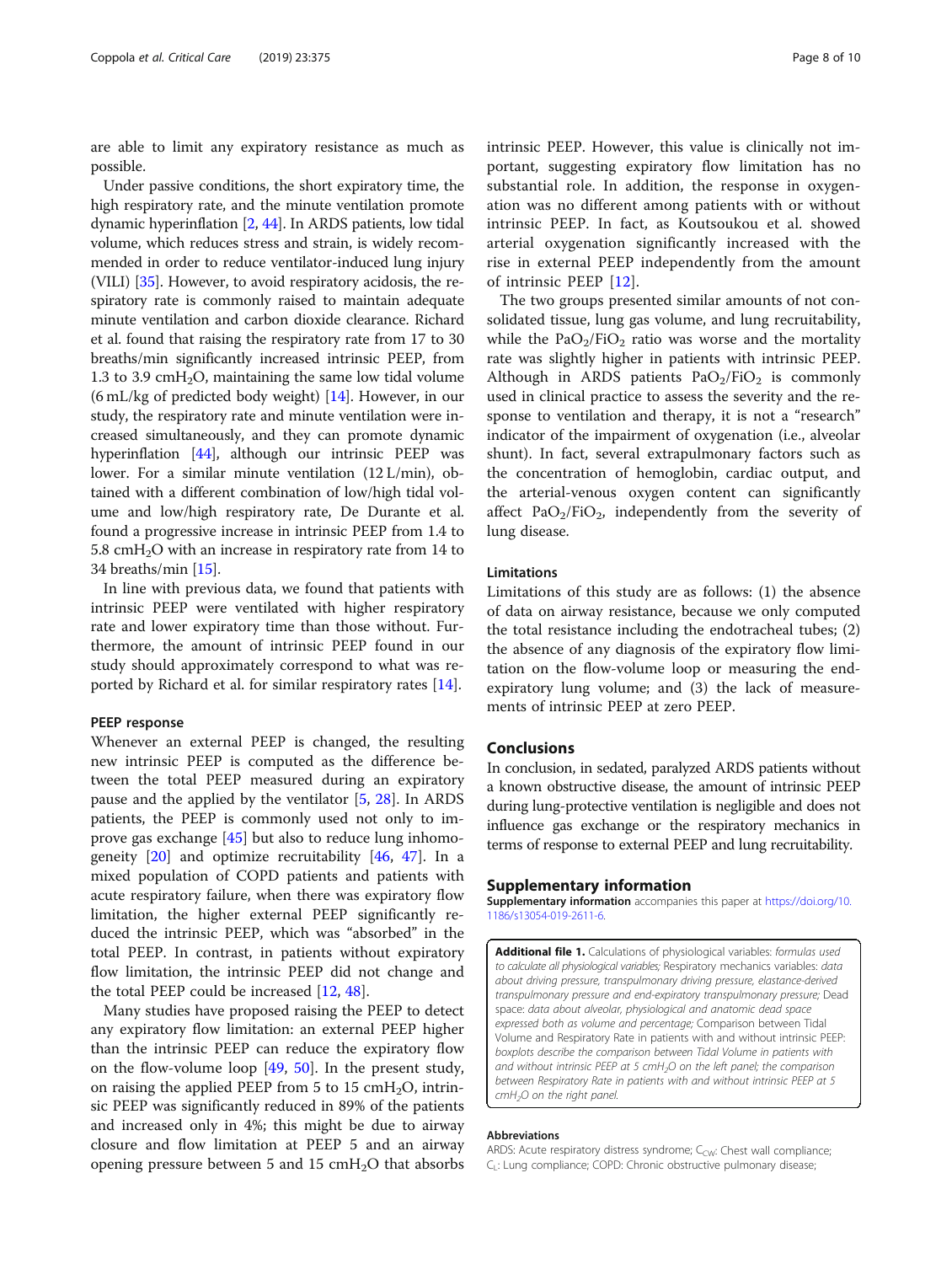#### <span id="page-8-0"></span>Authors' contributions

DC and SC were responsible for the study concept and design. DC, AC, and SF were responsible for the data analysis and interpretation. SC, AC, SF, EF, PF, MG, and DC were responsible for the critical revision of the manuscript. All authors read and approved the final manuscript.

#### Funding

Not applicable

#### Availability of data and materials

The datasets used and analyzed in the study are available from the corresponding author on reasonable request.

#### Ethics approval and consent to participate

The datasets used for the current study came from seven published studies. The institutional review board of each hospital (Ethics Committee Milan, zones 1 and 2) approved each study, and written consent was obtained according to the regulations applied in each Institution.

#### Consent for publication

Not applicable

#### Competing interests

The authors declare that they have no competing interests.

#### Author details

<sup>1</sup>Department of Anesthesia and Intensive Care, ASST Santi Paolo e Carlo, San Paolo University Hospital, Milan, Italy. <sup>2</sup>Department of Health Sciences, University of Milan, Milan, Italy. <sup>3</sup>Coordinated Research Center on Respiratory Failure, University of Milan, Milan, Italy. <sup>4</sup>SC Anestesia e Rianimazione, ASST Santi Paolo e Carlo, Via Di Rudinì, Milan, Italy.

#### Received: 1 May 2019 Accepted: 13 September 2019 Published online: 27 November 2019

#### References

- 1. Pelosi P, Cereda M, Foti G, Giacomini M, Pesenti A. Alterations of lung and chest wall mechanics in patients with acute lung injury: effects of positive end-expiratory pressure. Am J Respir Crit Care Med. 1995;152(2):531–7.
- 2. Marini JJ. Dynamic hyperinflation and auto–positive end-expiratory pressure. Am J Respir Crit Care Med. 2011;184(7):756–62.
- 3. Pepe PE, Marini JJ. Occult positive end-expiratory pressure in mechanically ventilated patients with airflow obstruction: the auto-PEEP effect. Am Rev Respir Dis. 1982;126(1):166–70.
- 4. Rossi A, Gottfried SB, Zocchi L, Higgs BD, Lennox S, Calverley PM, et al. Measurement of static compliance of the total respiratory system in patients with acute respiratory failure during mechanical ventilation. The effect of intrinsic positive end-expiratory pressure. Am Rev Respir Dis. 1985; 131(5):672–7.
- Junhasavasdikul D, Telias I, Grieco DL, Chen L, Gutierrez CM, Piraino T, et al. Expiratory flow limitation during mechanical ventilation. Chest. 2018;154(4): 948–62.
- Valta P, Corbeil C, Lavoie A, Campodonico R, Koulouris N, Chassé M, et al. Detection of expiratory flow limitation during mechanical ventilation. Am J Respir Crit Care Med. 1994;150(5 Pt 1):1311–7.
- Gottfried SB. The role of PEEP in the mechanically ventilated COPD patient. Heidelberg: Springer; 1991. p. 392–418
- 8. Eltayara L, Becklake MR, Volta CA, Milic-Emili J. Relationship between chronic dyspnea and expiratory flow limitation in patients with chronic obstructive pulmonary disease. Am J Respir Crit Care Med. 1996;154(6):1726–34.
- Koulouris NG, Dimopoulou I, Valta P, Finkelstein R, Cosio MG, Milic-Emili J. Detection of expiratory flow limitation during exercise in COPD patients. J Appl Physiol. 1997;82(3):723–31.
- 10. Broseghini C, Brandolese R, Poggi R, Polese G, Manzin E, Milic-Emili J, et al. Respiratory mechanics during the first day of mechanical ventilation in

patients with pulmonary edema and chronic airway obstruction. Am Rev Respir Dis. 1988;138(2):355–61.

- 11. Koutsoukou A, Armaganidis A, Stavrakaki-Kallergi C, Vassilakopoulos T, Lymberis A, Roussos C, et al. Expiratory flow limitation and intrinsic positive end-expiratory pressure at zero positive end-expiratory pressure in patients with adult respiratory distress syndrome. Am J Respir Crit Care Med. 2000; 161(5):1590–6.
- 12. Koutsoukou A, Bekos B, Sotiropoulou C, Koulouris NG, Roussos C, Milic-Emili J. Effects of positive end-expiratory pressure on gas exchange and expiratory flow limitation in adult respiratory distress syndrome. Crit Care Med. 2002;30(9):1941–9.
- 13. Rodarte JR, Hyatt RE, Cortese DA. Influence of expiratory flow on closing capacity at low expiratory flow rates. J Appl Physiol. 1975;39(1):60–5.
- 14. Richard J-C, Brochard L, Breton L, Aboab J, Vandelet P, Tamion F, et al. Influence of respiratory rate on gas trapping during low volume ventilation of patients with acute lung injury. Intensive Care Med. 2002;28(8):1078–83.
- 15. de Durante G, del Turco M, Rustichini L, Cosimini P, Giunta F, Hudson LD, et al. ARDSNet lower tidal volume ventilatory strategy may generate intrinsic positive end-expiratory pressure in patients with acute respiratory distress syndrome. Am J Respir Crit Care Med. 2002;165(9):1271–4.
- 16. Vieillard-Baron A, Prin S, Augarde R, Desfonds P, Page B, Beauchet A, et al. Increasing respiratory rate to improve CO2 clearance during mechanical ventilation is not a panacea in acute respiratory failure. Crit Care Med. 2002; 30(7):1407–12.
- 17. Chen L, Del Sorbo L, Grieco DL, Shklar O, Junhasavasdikul D, Telias I, et al. Airway closure in acute respiratory distress syndrome: an underestimated and misinterpreted phenomenon. Am J Respir Crit Care Med. 2018;197(1):132–6.
- 18. Yonis H, Mortaza S, Baboi L, Mercat A, Guérin C. Expiratory flow limitation assessment in patients with acute respiratory distress syndrome. A reappraisal. Am J Respir Crit Care Med. 2018;198(1):131–4.
- 19. Coudroy R, Lu C, Chen L, Demoule A, Brochard L. Mechanism of airway closure in acute respiratory distress syndrome: a possible role of surfactant depletion. Intensive Care Med. 2019;45(2):290–1.
- 20. Cressoni M, Chiumello D, Chiurazzi C, Brioni M, Algieri I, Gotti M, et al. Lung inhomogeneities, inflation and [18F]2-fluoro-2-deoxy-D-glucose uptake rate in acute respiratory distress syndrome. Eur Respir J. 2016;47(1):233–42.
- 21. Gattinoni L, Caironi P, Cressoni M, Chiumello D, Ranieri VM, Quintel M, et al. Lung recruitment in patients with the acute respiratory distress syndrome. N Engl J Med. 2006;354(17):1775–86.
- 22. Cressoni M, Chiumello D, Algieri I, Brioni M, Chiurazzi C, Colombo A, et al. Opening pressures and atelectrauma in acute respiratory distress syndrome. Intensive Care Med. 2017;43(5):603–11.
- 23. Chiumello D, Cressoni M, Carlesso E, Caspani ML, Marino A, Gallazzi E, et al. Bedside selection of positive end-expiratory pressure in mild, moderate, and severe acute respiratory distress syndrome\*. Crit Care Med. 2014;42(2):252–64.
- 24. Chiumello D, Marino A, Brioni M, Cigada I, Menga F, Colombo A, et al. Lung recruitment assessed by respiratory mechanics and computed tomography in patients with acute respiratory distress syndrome. What is the relationship? Am J Respir Crit Care Med. 2016;193(11):1254–63.
- 25. Chiumello D, Mongodi S, Algieri I, Vergani GL, Orlando A, Via G, et al. Assessment of lung aeration and recruitment by CT scan and ultrasound in acute respiratory distress syndrome patients\*. Crit Care Med. 2018;46(11):1761–8.
- 26. Chiumello D, Marino A, Cressoni M, Mietto C, Berto V, Gallazzi E, et al. Pleural effusion in patients with acute lung injury: a CT scan study. Crit Care Med. 2013;41(4):935–44.
- 27. Ferguson ND, Fan E, Camporota L, Antonelli M, Anzueto A, Beale R, et al. The Berlin definition of ARDS: an expanded rationale, justification, and supplementary material. Intensive Care Med. 2012;38(10):1573–82.
- 28. Ranieri VM, Eissa NT, Corbeil C, Chassé M, Braidy J, Matar N, et al. Effects of positive end-expiratory pressure on alveolar recruitment and gas exchange in patients with the adult respiratory distress syndrome. Am Rev Respir Dis. 1991;144(3\_pt\_1):544–51.
- 29. Akoumianaki E, Maggiore SM, Valenza F, Bellani G, Jubran A, Loring SH, et al. The application of esophageal pressure measurement in patients with respiratory failure. Am J Respir Crit Care Med. 2014;189(5):520–31.
- 30. Bohr C. Ueber die Lungenathmung<sup>1</sup>. Skand Arch Physiol. 1891;2(1):236-68.
- 31. Gattinoni L, Caironi P, Pelosi P, Goodman LR. What has computed tomography taught us about the acute respiratory distress syndrome? Am J Respir Crit Care Med. 2001;164(9):1701–11.